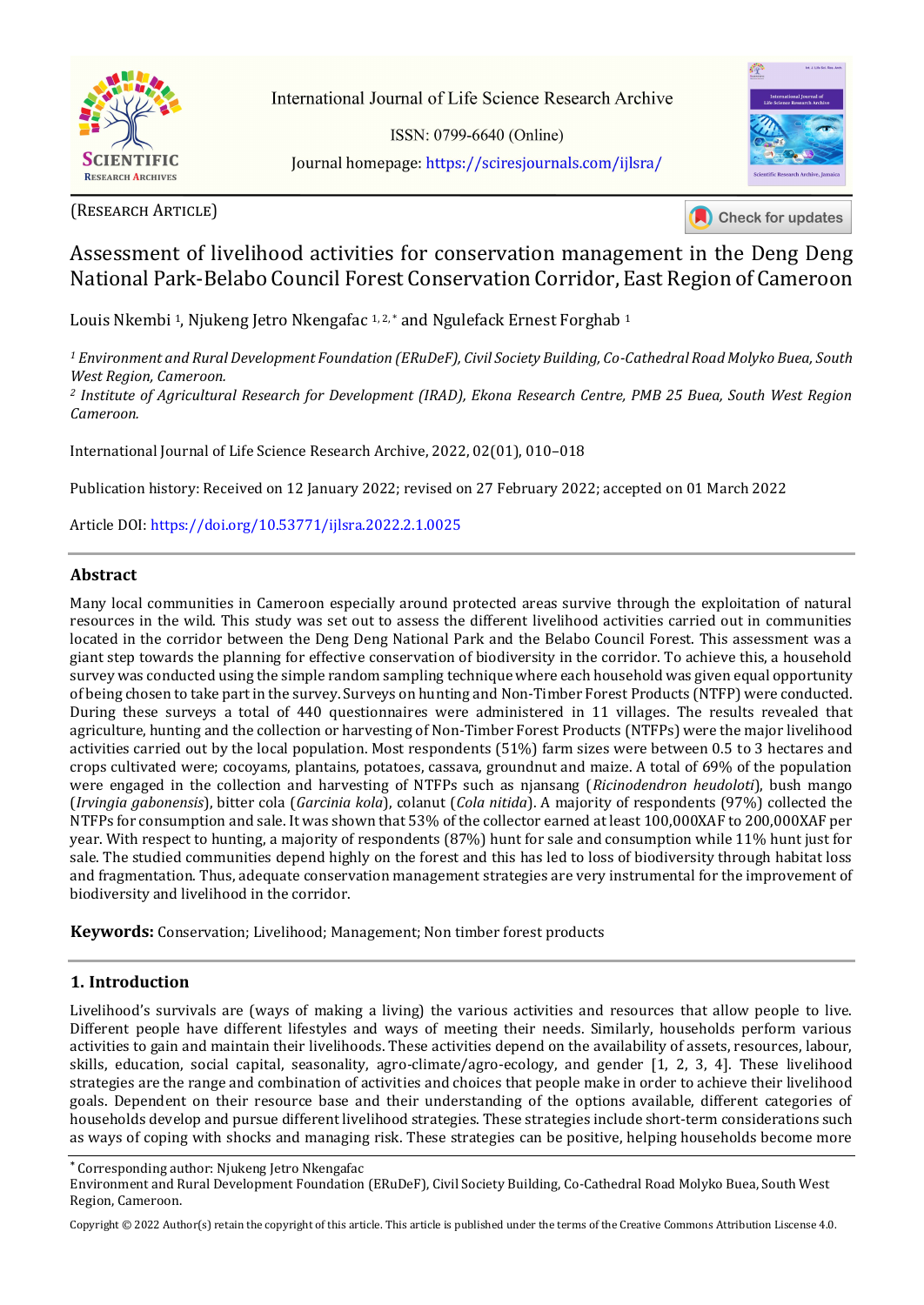resilient, or negative when they result in the further erosion and decrease of the asset base. Few studies have considered differences in forest dependence among households as they assumed homogenous local conditions [5,6,] and similar opportunities in resource portfolio across households [7,8].

Millions of people around the world depend on forest products and services for their daily income [9]. The importance of these timber and non-timber forest products to people's livelihoods and wellbeing has been documented for various tropical regions [10]. Some scholars argued that forests in addition to providing a source of income to rural households also provide a safety net for people in times of scarcity or emergency [11, 12]. Therefore, stimulating incomes from forest has been perceived as a possible strategy to improve incomes among rural communities [13].

Studies in Nepal showed that community forestry program contributed to improvement of the livelihoods of rural people in three main ways: (i) by increasing the resources, (ii) by reforming the organizations, agencies and policies, and (iii) by facilitating the social changes [14]. Forest condition, composition of user groups, decision making, access to resources, and distribution of benefits are some of the specific components of community forestry that affect the people's livelihoods [15]. The concept behind is that people's access to the forest and their involvement in decision making directly affects distribution of goods and benefits and, therefore, their livelihoods.

Many countries in the Congo Basin of Sub Saharan Africa (SSA) (including Cameroon) have secured significant proportions of their forest land surface for conservation. Since 1970, the total area coverage of conservation sites in SSA increased nearly twofold. Cameroon, called "Africa in miniature" has over 30 protected areas, including wildlife sanctuaries, national parks and forest reserves, which span across the country covering over 4.4 million hectares. These forests are directly or indirectly pressurized by timber exploitation and the expansion of plantations. In addition, the activities of poor resource-dependent communities around conservation sites as they strive to secure a livelihood [16].

Cameroon is 'Africa in miniature' and it forest have provided different livelihood options such as food, medicine, shelter, cultural to economic pursuits. Its forest is known to be very dense and lush. It covers about 47% of the national territory (22 million hectares) and it is characterized by a great variety of flora and fauna. It is ranked among the five African countries which are the most naturally diversified. Her forest ecosystems have multiple functions and are therefore of great significance for the well-being of people especially forest dwellers [17].

Both absolute and relative income from forest resources vary among households within a given community, and is often related to total household income [18]. [19,20] opined that the poorest forest dwellers tend to have a higher forest dependence, but their absolute income from forest resources is lower than that of people with a lower forest dependence. However, single livelihood sources have proven over the years to be insufficient to emancipate the rural poor from their poverty trap requiring the adoption of multiple options. Consequently, rural households rely on a range of natural-resources.

People who live in a forest environment and who practice hunting, gathering and shifting cultivation are likely to draw heavily on that forest and its outputs. In addition to providing a wealth of material outputs of subsistence or commercial value, and the basis for rotational agriculture systems that depend on the ability of bush fallow to revive the productivity of the land, the forest constitutes an integral part of the social and cultural framework of those living within it [21]. For some, the main importance of the forest is that the energy released by the conversion of forest to farm and bush is a major source of power in society [22]. It is in this line that this study was carried out to assess the livelihood activities for conservation management of the Deng Deng-Belabo Council Forest conservation corridor.

## **2. Material and methods**

## **2.1. Location of the study area**

The Deng Deng-Belabo Conservation Corridor is located in the East Region of Cameroon. This region occupies the South-Eastern portion of the country and is the largest in terms of surface area. It is however, the most sparsely populated region in the country with a density of about 7 persons per square km [23]. It covers an area of 109,002 km2 [24] and bordered by Adamawa Region to the North, Center and South Regions to the West, Central African Republic to the East and Congo Brazaville to the South. This study was conducted in communities that derive their livelihood from two proposed Community Forest Reserves (CFRs) in the corridor. These community forest measure the size of 5,000 ha for community forest one (KEBO) and 4,588ha for Community Forest two (KEPOL). KEBO is located between latitude 5°0'06.09'' – 5°05'55.17'' North of the Equator and longitudes 13°19'44.60''–13°27'07.73''East of the Greenwich Meridian while KEPOL is located between latitudes 5°07'06.14''–5°12'57.47''North of the Equator and longitudes 13°28'46.32''–13°33'07.45''East of the Greenwich meridian.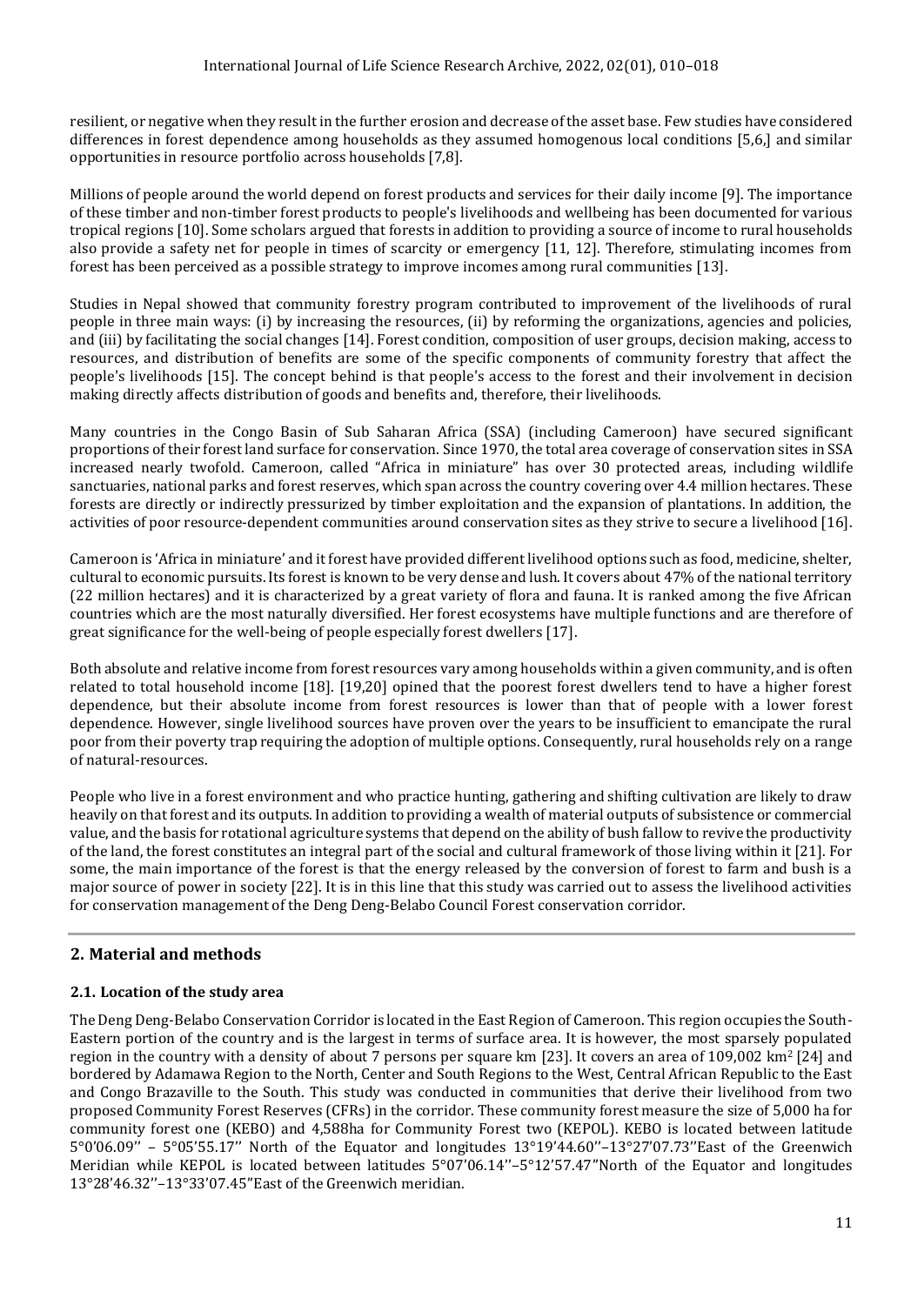## **2.2. Climate and Topography**

The biophysical environment of Deng Deng National Park is described by its characteristics climate, relief, vegetation types and hydrology. Annual rainfall in the park ranged from 1500 mm to 1600 mm. The park area features a typical equatorial and humid climate [25] defined by the rainfall regime in this area. Seasonal pattern in the park area is characterized by distinct but unequal dry and wet season periods. The area consists largely of flat and gently undulating terrain. Elevation within the park varies from 100m in the south to 920m above sea level in the north. Availability of water in the park is highly influenced by climatic variability and precipitation. Rivers and streams in the park are fed by rainfall and seasonal runoff during the raining season but experience drop in level, decrease in surface area or go dry during the dry season. The map of the study site is presented in figure 1



**Figure 1** Location map of the study area

The corridor is made up of 11 small communities namely Deng Deng, Kambocassi, Hona, Mansa, Mbaki village, Mbaki 2, Satando, Mbambo, Sakoudi, Tamtsek and Biombe with a total population of about 6,264 persons. They have as major economic activities farming, hunting and the harvesting of Non-Timber Forest Products.

## **2.3. Sampling and questionnaire administration**

Questionnaires were designed in English and translated in to French for easy comprehension during administration. A total of 213 questionnaires for the household survey were administered and each respondent was chosen from a randomly selected household where the household heads answered the questions. For the hunting and NTFPs survey, questionnaires were administered using the stratified sampling technique where only those involve in hunting and NTFPs were selected to take part in the survey. With regards to hunting and NTFPs survey, 83 and 144 questionnaires were administered respectively. Each questionnaire was made up of close ended and open-ended questions which helped to capture the social and economic activities carried out by the villagers. The distribution of the questionnaires administered is presented in table 1.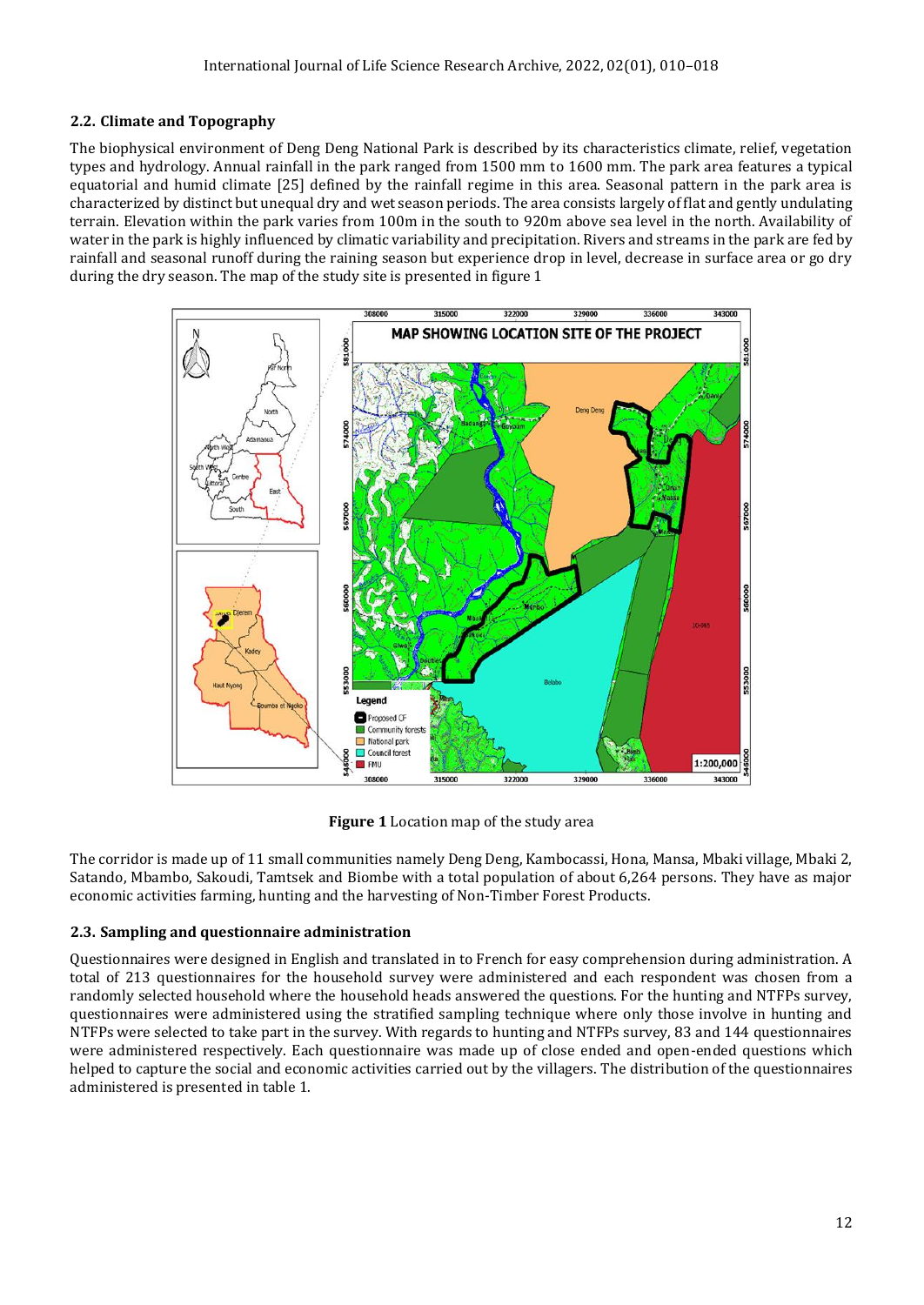| <b>Names of villages</b> | <b>Household survey</b> | <b>Hunting survey</b> | <b>NTFPs survey</b> |
|--------------------------|-------------------------|-----------------------|---------------------|
| Deng Deng                | 30                      | 15                    | 18                  |
| Kambocassi               | 21                      | 25                    | 18                  |
| Hona                     | 20                      | 13                    | 14                  |
| Mansa                    | 25                      | 4                     | 14                  |
| Mbaki Bruce              | 11                      | 10                    | 8                   |
| Mbaki 2                  | 20                      | $\mathbf{1}$          | 10                  |
| Satando                  | 18                      | 4                     | 11                  |
| Mbambo                   | 20                      | 8                     | 19                  |
| Sakoudi                  | 16                      | 3                     | 10                  |
| Tamstek                  | 14                      | 5                     | 10                  |
| <b>Biombe</b>            | 19                      | 5                     | 12                  |
| Total                    | 213                     | 83                    | 144                 |

**Table 1** Distribution of administered questionnaires

The research made use of a community field guide in each of the communities who could read, understand French and helped interpret some of the questions in their mother tongue to help the interviewees to better understand the questions.

### **2.4. Data Analysis**

After the administration of questionnaires, the questionnaires were cleaned, sorted, coded, inputted and analyzed using the Statistical Package for Social Sciences (SPSS version 16).

### **3. Results and discussion**

#### **3.1. Characterization of the population of the study area**

The population living in these communities are distributed across different age groups (figure 2). The highest proportion of the population was made up of youths between the ages of 25 and 40 years (51%). This means that their impacts on biodiversity is very significant since they are the most active group who derive their living directly from the forest either through hunting, farming, collection of NTFPs or exploitation of medicinal plants. The results of the household survey showed that 73% of respondents were male while 27% of them were female.

A majority of the population have just primary education (59%) while 37% attended secondary school with very few of them obtaining the Ordinary Level Certificate. Only 4% of the population sampled had Advanced level certificate. The low level of education among the sampled population could be due to the fact the long distance between other villages and Deng Deng (which is the lone village that has secondary schools) discourages many of the student from going to school especially when they fail their exams. The low level of education goes a long way to affect conservation in the area; most of them are involved in farming and hunting activities. Children who drop out of school join their parents in the farming and hunting activities. Most (61%) households were large; with 6 or more people per household (Figure 2). Large families are more likely to face lower per capita land availability and high dependency ratios for food requirements [26]. They may thus rely on forest resources around them because of the available family labor that can be utilized for NTFPs collection. [27] Hypothesized that household size is positively related to NTFPs collection and utilization. Thus large households exert a lot of pressure on the forest so as to meet up with their livelihood supplies.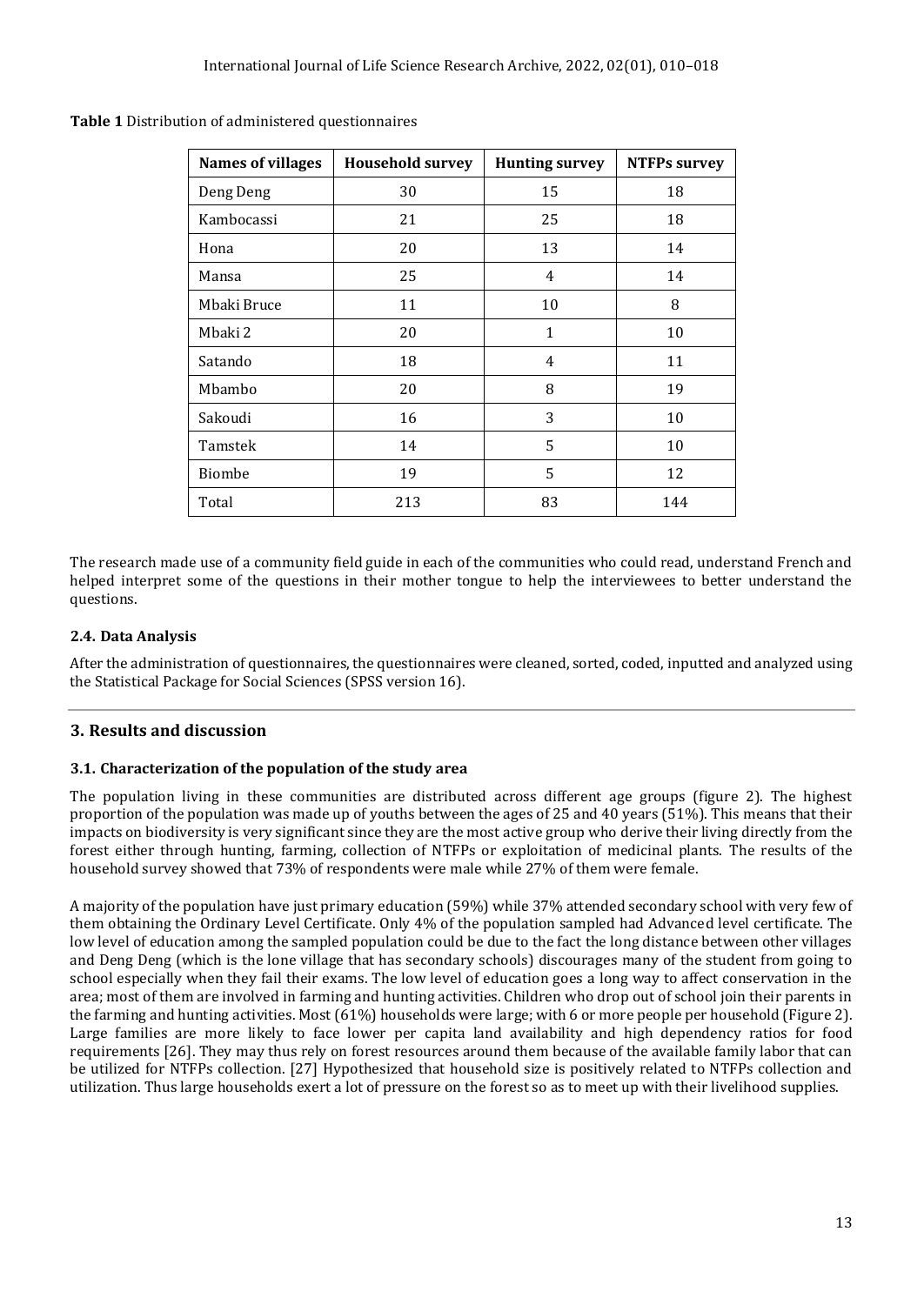

**Figure 2** Characteristics of the studied population

## **3.2. Livelihood Activities**

## *3.2.1. Agriculture*

Farm sizes in the study area were generally small with a majority (61%) having farms less than 3ha (Table 2). Farm size plays an important role in crop production as it influences the quantity and availability of food in the household at any point in time. Households with limited farmland may not be able to produce adequate food for their families, hence, rely heavily on forest resources around them as their safety net, to complement food shortage [28]. The results of the study revealed that respondents had multiple farms with a majority (65%) having between 1 and 2 different farms. Very few respondents had large farms (3%) or more than 5 (4%) different farms. The respondents planted many different crops in their farms that ranged from cash to food crops. The main crops cultivated were cocoa, plantains, cassava, banana, maize, potato, cocoyam and ground nuts. The food crops were either sold or consumed by the members of the household.

| Farm size (Ha) | Percentage of respondents | <b>Number of farms</b> | Percentage of respondents |
|----------------|---------------------------|------------------------|---------------------------|
| $0.5 - 3$      |                           | $1 - 2$                |                           |
| $3.5 - 7$      |                           | $3 - 5$                |                           |
| $7.5 - 10$     |                           |                        |                           |

**Table 2** Farm sizes and number of farms of respondents

When farmers own large number of hectares of farms in the forest it leads to deforestation, fragmentation and habitat loss. They believe that owning many hectares leads to greater yields. [29] Contradicted this assertion by saying that most future gains in agricultural productivity will have to come from improved efficiency on existing agricultural lands and not expansion which will go a long way to improve on conservation practices.

## **3.3. Collection of Non-Timber Forest Products.**

Different types of NTFPs were collected by respondents namely; njansang (*Ricinodendron heudoloti*), bush mango (*Irringiaga bonensis*), bitter cola (*Garcinia kola*), colanut (*Cola nitida*), black pepper (*Piper nigrum*), bepe (*Monodoramy ristica*). Most (67%) of these NTFPs were collected during their various production seasons. The NTFPs were collected for sale and household consumption.

The yearly income from individuals generated from the sale of their products was greater than 50000XAF. Most respondents (53%) earned between 100 and 200 thousand XAF (figure 3). Income from sale of NTFPs was used to pay children school fees and cater for other expenses. Our findings agree with other studies about the important role of NTFPs in providing household food security and income in forest areas [30]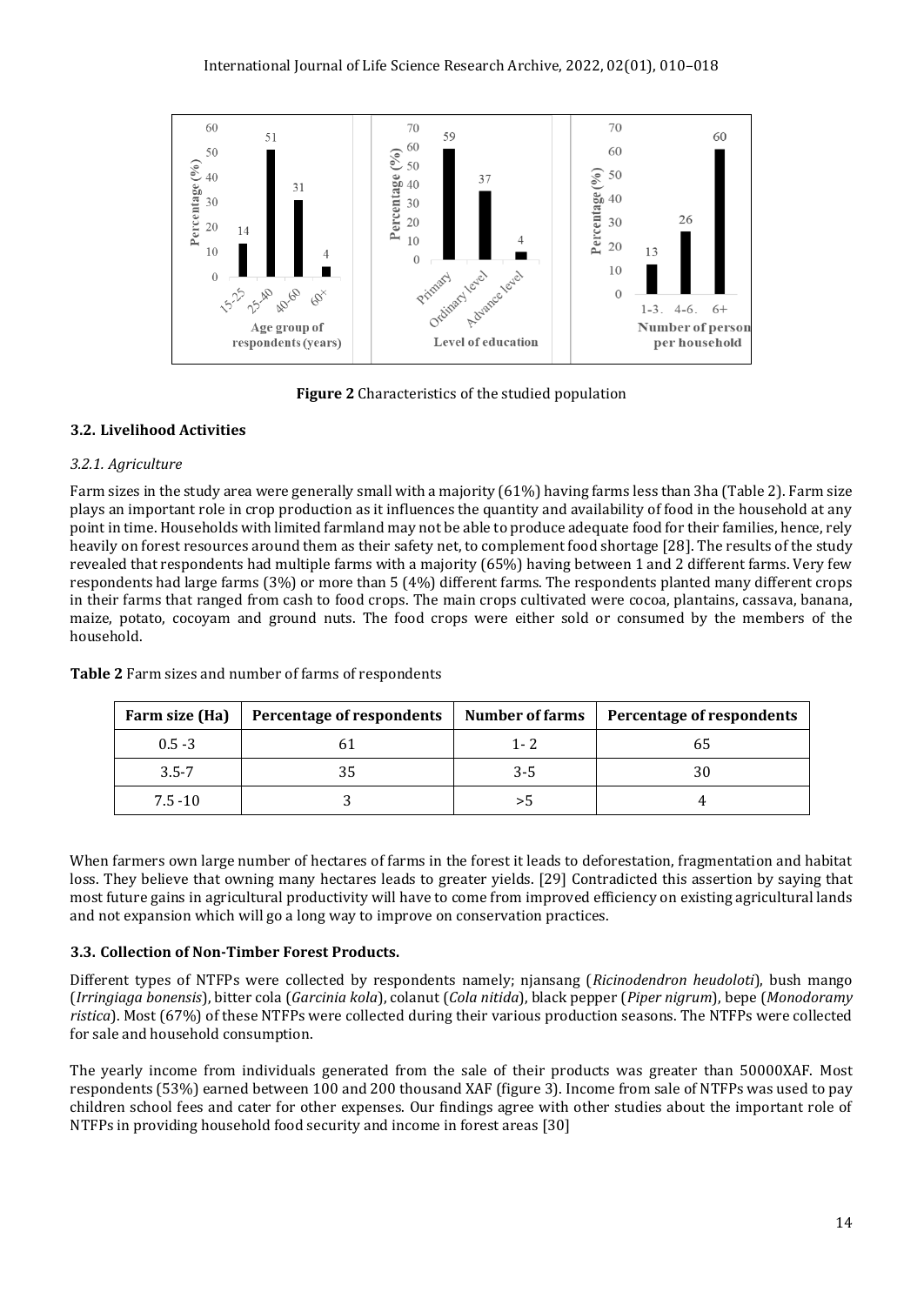

**Figure 3** Yearly income from NTFPs per respondent

The harvesting of these NTFPs is done in an unsustainable manner which goes a long way to affect conservation management. This was confirmed by a study carried out by [31] who concluded that long-term harvesting of NTFPs leads to forest and resource depletion there by affecting conservation of forest resources.

Many NTFPs are harvested for commercialization. The extension of the market system to more remote areas has increased both the demand and the opportunity for increased cash incomes as many urban buyers leave towns to villages to buy directly from the collectors at cheaper rates to sell at high prices. Still, the majority of these products are sold in large quantities and for relatively low prices. These communities lack basic infrastructure and market access, the collection of NTFPs provides considerable subsistence support to their livelihoods through the provision of food, medicines, and plants and animals of cultural importance. According to [32], when these products are sold, they provide direct, and often the only means of access to the cash to these community people. The findings agree with [33] who suggested that NTFPs play an important role in supporting livelihoods.

## **3.4. Hunting Activities**

Hunting was found to be a major activity for the respondents with 87 % of the sampled population hunting for sale and household consumption. These results are similar to that of [34] who confirmed that bush meat is an indirect source of food in that the sale of meat probably facilitates the purchase of food. Indirectly Hunting was carried out both in protected areas and in buffer zones (figure 4). 89% of the respondents generated between 100,000 and 500 000 XAF from the sale of bush meat yearly while the rest generated between 500,000 and 1,000,000 XAF.





These communities consider hunting as one of their main activities which remain a local or artisanal activity carried out by many for livelihood survival. These results corroborate that of [35], who found that hunting bush meat remains a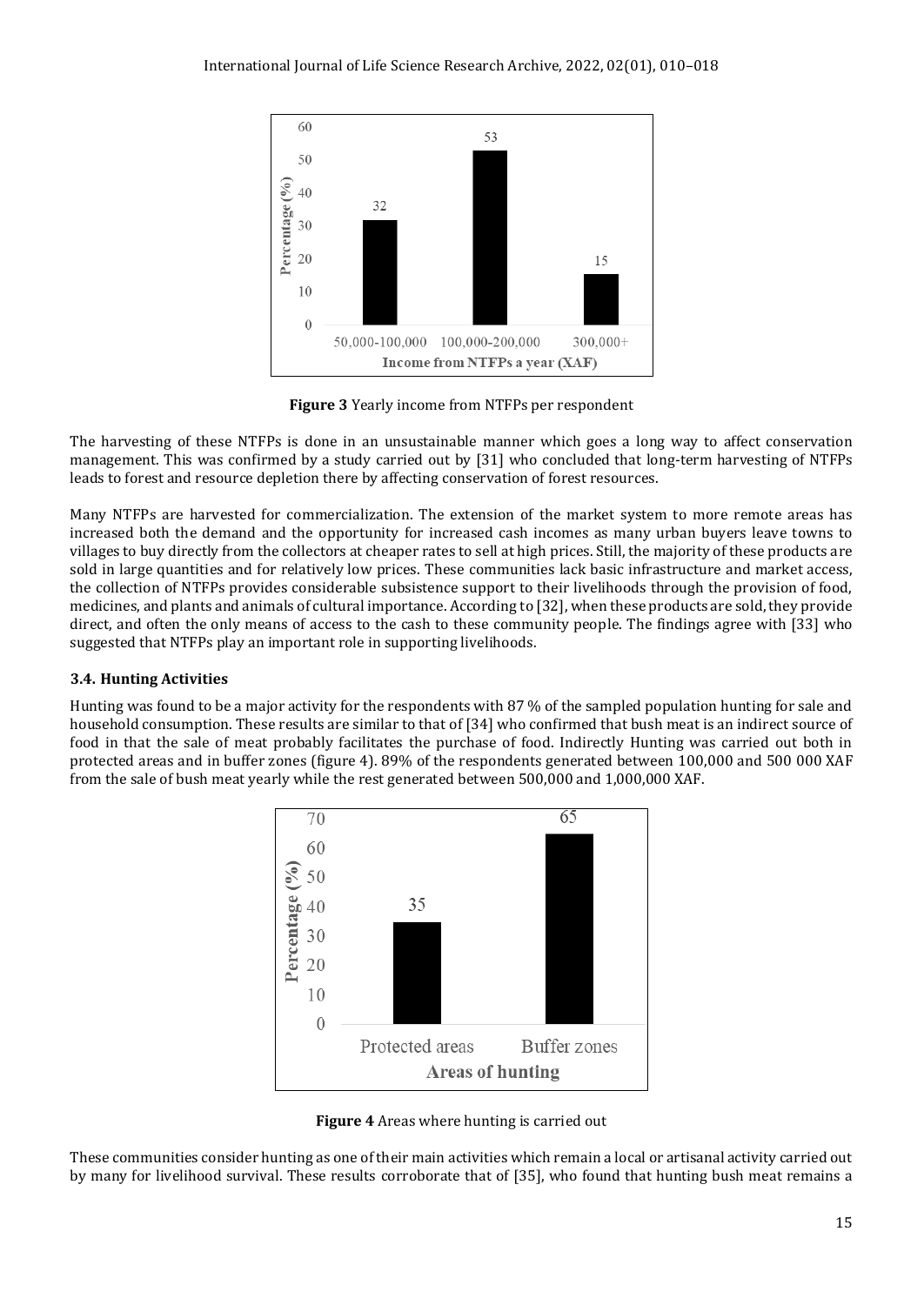largely artisanal occupation in Central Africa. Bush meat is often the only available source of protein [36]. They opined that many people who were born and raised in or near the forest, bush meat was the primary source of protein and also a tradition of their ethnic groups.

## **4. Conclusion**

The results of this study reviewed that communities around the forest area rely on the forest for their livelihood. In the study area, a majority of the people are engaged in farming, hunting and the harvesting of NTFPs. Most rural poor people maintain diversified livelihood strategies because they cannot obtain sufficient income from any single strategy to survive and to reduce risk. These surveys demonstrated that the rural poor tend to be disproportionately dependent on forest resources in the sense that a higher proportion of their total income came from forest resources.

A great portion of the forest is lost to agriculture: burning of grassland by farmers during slash and burn damages gorilla habitats when fire burn out of control and enter the forest. Uncontrolled harvesting and exceptionally high prices of Non-Timber Forest Products may cause overharvesting, leading to forest degradation since some of the trees might need to be completely cut down for harvesting to be done. To reduce pressure on biodiversity caused by anthropogenic activities, other sustainable livelihood options should be provided to communities such as agroforestry, bee keeping, transformation and domestication of Non-Timber Forest Product. Fish farming should also be introduced to reduce reliance on bush meat hunting for proteins.

## **Compliance with ethical standards**

#### *Acknowledgments*

Our sincere thanks go to World Land Trust, for providing funds to conduct the study. The authors also appreciate the Regional Delegation of Forestry and Wildlife, East Region of Cameroon and local communities in the East for their collaboration in providing the information and understanding while undertaking surveys.

#### *Disclosure of conflict of interest*

The authors declare no competing interests.

### *Statement of informed consent*

Informed consent was obtained from all individual participants included in the study.

### **References**

- [1] Akinwale [AA.](https://www.researchgate.net/profile/Akeem-Ayofe-Akinwale) (2010). Integrating the traditional and the modern conflict management strategies in Nigeria. African Journal on Conflict [Resolution,](https://www.researchgate.net/journal/African-Journal-on-Conflict-Resolution-1562-6997) [Vol. 10 No. 3 \(2010\).](https://www.ajol.info/index.php/ajcr/issue/view/7919)
- [2] Porter SD, Mueller DK, Spahr NE, Munn MD, Dubrovsky NM. (2008). Efficacy of algal metrics for assessing nutrient and organic enrichment in flowing waters. [Freshwater Biology,](https://onlinelibrary.wiley.com/journal/13652427) [Volume 53, Issue 5](https://onlinelibrary.wiley.com/toc/13652427/2008/53/5) p. 1036-1054.
- [3] Okoli CG. (2006). Rural household perception of the impact of crude oil exploration in Ogba/Egbema/Ndoni local government area of Rivers state, Nigeria. *Journal of Agriculture and Social Research (JASR).* 6(2): 86-91.
- [4] Pasteur K. (2002). Gender Analysis for Sustainable Livelihoods Frameworks, tools and links to other sources. Resource 2c.
- [5] Stoian D, Henkemans AB. (2000). Between extractivism and peasant agriculture: Differentiation of rural settlements in the Bolivian Amazon. International Tree Crops Journal. Volume 10, 2000 - Issue 4.
- [6] [Escobal,](https://www.researchgate.net/profile/Javier-Escobal-3) [Aldana](https://www.researchgate.net/profile/Ursula-Aldana) U. (2003) . Are Non Timber Forest Products the Antidote to Rainforest Degradation? Brazil Nut Extraction, Instituto de Estudios [Peruanos](https://www.researchgate.net/institution/Instituto_de_Estudios_Peruanos) Peru. World Development 31 (11).
- [7] Duchelle AE. (2009). Conservation and livelihood development in Brazil Nut-Producing Communities in a Tri-National Amazonian frontier. Dissertation, degree of doctor of Philosophy University of Florida.
- [8] Vosti SA, Muñoz BE, Carpentier CL, D'Oliveira MVN, Witcover J. (2003). Rights to forest products, deforestation and smallholder income: Evidence from the Western Brazilian Amazon. World Development. 1889-1901. 0305- 750X.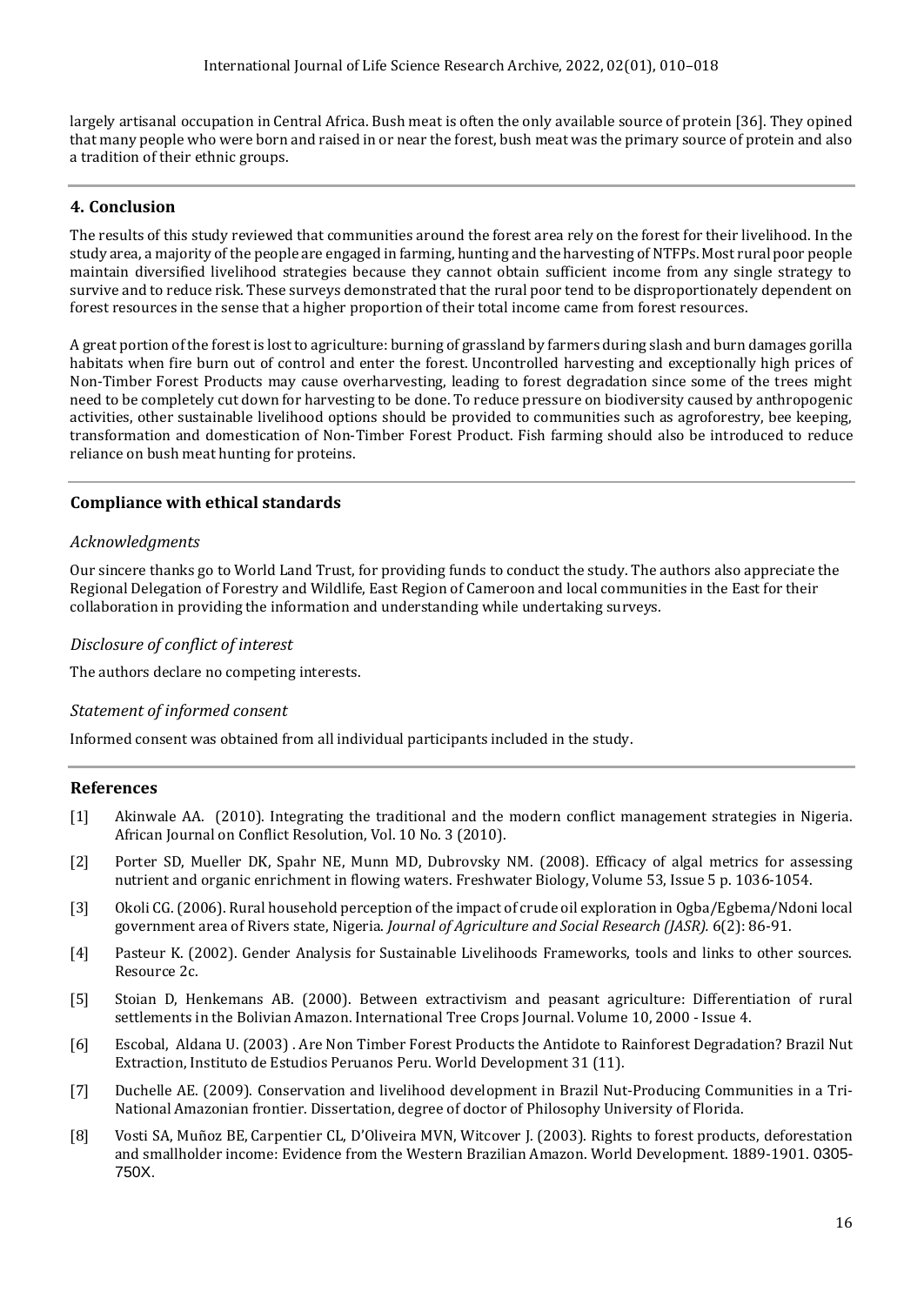- [9] Vedeld P, Angelsen A, Jan B, Sjaastad E Kobugabe GB. (2007). Forest environmental incomes and the rural poor. Forest Policy and [Economics](https://www.researchgate.net/journal/Forest-Policy-and-Economics-1389-9341) 9(7):869-879.
- [10] Wiersum KF.(1997). From natural forest to tree crops, co-domestication of forests and tree species: an overview. Netherlands Journal of Agricultural Science. 45 (1997). - ISSN 0028-2928 - 425 - 438.
- [11] Angelsen A, [Sven](https://www.researchgate.net/profile/Sven-Wunder) W. (2003). Exploring the Forest Poverty Link: Key Concepts, Issues and Research Implications. [https://doi.org/10.17528/cifor/001211.](https://doi.org/10.17528/cifor/001211)
- [12] [Reardon](https://www.researchgate.net/scientific-contributions/Thomas-Reardon-68556035) T, Vosti S. (1992). Issues in the Analysis of the Effects of Policy on Conservation and Productivity at the Household Level in Developing Countries. *[Journal](https://www.researchgate.net/journal/Quarterly-Journal-of-International-Agriculture-0049-8599) of International Agriculture.* 31(4).
- [13] Pokorny B, Scholz I, W de Jong. (2013). REDD+ for the poor or the poor for REDD+? About the limitations of environmental policies in the Amazon and the potential of achieving environmental goals through pro-poor policies. *Ecology and Society.* 18(2): 3.
- [14] Pokharel B. (2008). Gender roles and activities among the rural poor households: Case studies from hill villages. *Occasional Papers in Sociology and Anthropology*. *7*: 65–82.
- [15] ICIMOD. (2004). International Centre for Integrated Mountain Development. ISSN: 1019-1356.
- [16] Wicander S, Coad L.(2018). Can the Provision of Alternative Livelihoods Reduce the Impact of Wild Meat Hunting in West and Central Africa? Conserv. Soc. 16: 441.
- [17] Endamana D, Shepherd G, Neba GA, Angu KA, Bonito CN, Ako CE. (2018). Rapid Assessment of the Value of Forest Income for People in Central Africa. J. Sustain. 1–26.
- [18] Cavendish W. (2003). How do forests support, insure and improve the livelihoods of the rural poor? A research note CIFOR.
- [19] Cavendish W. (1999). Poverty, inequality and environmental resources: quantitative analysis of rural households. Working Paper Series 99-9, Centre for the Study of African Economies, Oxford.
- [20] Pyhälä A, Álvaro F, Hertta L, Anja B, Ruiz MI, Salpeteur M, Thornton TF. (2006). Global environmental change: local perceptions, understandings, and explanations. Ecol Soc. 21(3).
- [21] Chhetri BBK, Larsen HO, Smith-Hall C. (2015). Environmental resources reduce income inequality and the prevalence, severity and depth of poverty in rural Nepal. Environ. Dev. Sustain. 17: 513–530.
- [22] Davies J, Rechards M. (1999). The use of economics to assess stakeholder incentives in participatory forest management: A Review.
- [23] [Diangha](https://www.researchgate.net/profile/Mercy-Diangha) M. The effects of habitat heterogeneity and human influences on the diversity, abundance, and distribution of large mammals: the case of Deng Deng National Park, Cameroon Doctoral Thesis. 2015.
- [24] Statoids. (2013). Deng Deng National Park-Dja Biosphere Reserve. The Environment and Rural Development Foundation (ERuDeF).
- [25] FOTSO R, Manasseh EN, GROVES J. (2002). Distribution and conservation status of the gorilla population in the forests around Belabo, Eastern Province, Cameroon. Cameroon Oil Transportation Company (COTCO). CAMEROON BIODIVERSITY PROGRAMME. Report p. 59
- [26] Mujawamariya G, Karimov AA. (2014). Importance of socioeconomic factors in the collection of NTFPs: The case of gum arabic in Kenya. Forest Pol Econ. 42: 24–29.
- [27] Suleiman MS, Wasonga VO, Syombua JM, Aminu S, Yazan AE. (2017). Non-timber forest products and their contribution to household's income around Falgore Game Reserve in Kano, Nigeria. Ecological Processes. 6: 23.
- [28] [Alexander](https://www.researchgate.net/profile/Alexander-Pfaff-4) Pfaff. (1999). What Drives Deforestation in the Brazilian Amazon? Evidence from Satellite and Socioeconomic Data. Journal of Environmental Economics and Management. 37(1): 26-43.
- [29] Chilalo M, Wiersum KF. (2011). The role of non-timber forest products for livelihood diversification in Southwest Ethiopia. Ethiopian e-Journal of Research Innovation frontiers (*Ee-JRIF) 2011 – Agriculture and Forestry issue. 3(1): 44-59.*
- [30] Cavendish W. (1999). Environmental resource use and the household accounts: collection, cleaning, accounting, aggregation and headlines results. Mimeo, Imperial College, London.